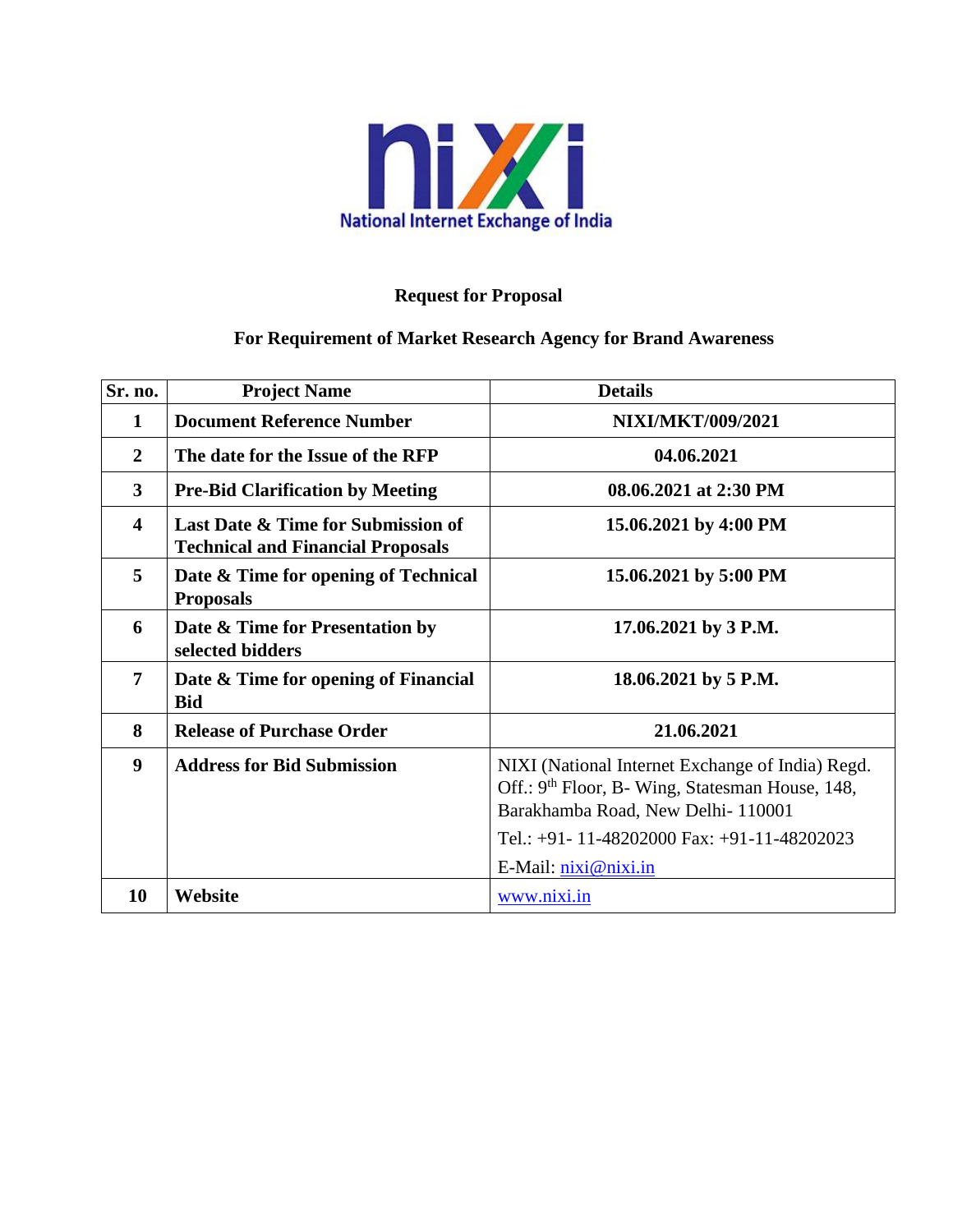## **1. NIXI Overview :**

National Internet Exchange of India (NIXI) is a not for profit organization set up under section-8 of the Companies Act, 1956 (now section 8 under Companies Act, 2013) for peering of ISPs among themselves and routing the domestic traffic within the country. It operates under the aegis of Minsitry of Electronics and IT (MeitY).

NIXI performs the following three activities :

- Internet Exchange
- .IN Registry and Internationalized Domain Names (IDNs)
- National Internet Registry (NIR)

**Internet Exchange:** Nine Internet Exchange Nodes are functional at Delhi (Noida), Mumbai (Vashi), Mumbai (GPX) Chennai, Kolkata, Hyderabad, Bengaluru, Ahmedabad and Guwahati. The Internet Exchange nodes have ensured peering of ISPs among themselves for routing domestic Internet traffic within India, resulting in better quality of service (reduced latency, reduced bandwidth charges for ISPs) saving on international bandwidth. Presently, 91 ISPs are connected with the various nodes of NIXI. The aggregated maximum traffic exchanged at all the nodes is 245 Gbps as on May, 2021.

**.IN Registry:** .IN Registry functions with primary responsibility for managing Country Code Top Level Domains (ccTLDs). Registration of .IN domain has crossed the 2.6 million mark in May 2021. Presently, 138 Registrars have been accredited to offer .IN domain name registration worldwide to customers. It has helped in proliferation of web hosting and promotion of Internet usage in the country.

## **.Bharat IDN in Indian languages:**

.भारत domain name in all 22 official languages namely - Hindi, Bodo(Boro), Dogri, Konkani, Maithili, Marathi, Nepali, and Sindhi-Devanagari, Bengali and Manipuri, Telgu, Gujaratai, Urdu, Tamil, Punjabi, Kannada, Oriya, Assamese, Sanskrit, Santali, Kashmiri, Sindhi, Malyalam.

IDNs will be enablers to help further increase the penetration of the Internet through the use of local languages and local vernacular content.

**National Internet Registry (NIR)** Coordinates Internet Protocol address space (both IPv4 & IPv6) allocations and other Internet resource management functions at a national level with in the country.

Earlier NIR was recognized by APNIC (Asia Pacific Network Information Centre) which is a Regional Internet Registry

Since its launch in 2012, NIR has registered impressive growth, the number of affiliates registered are 3100+ as on May, 2021.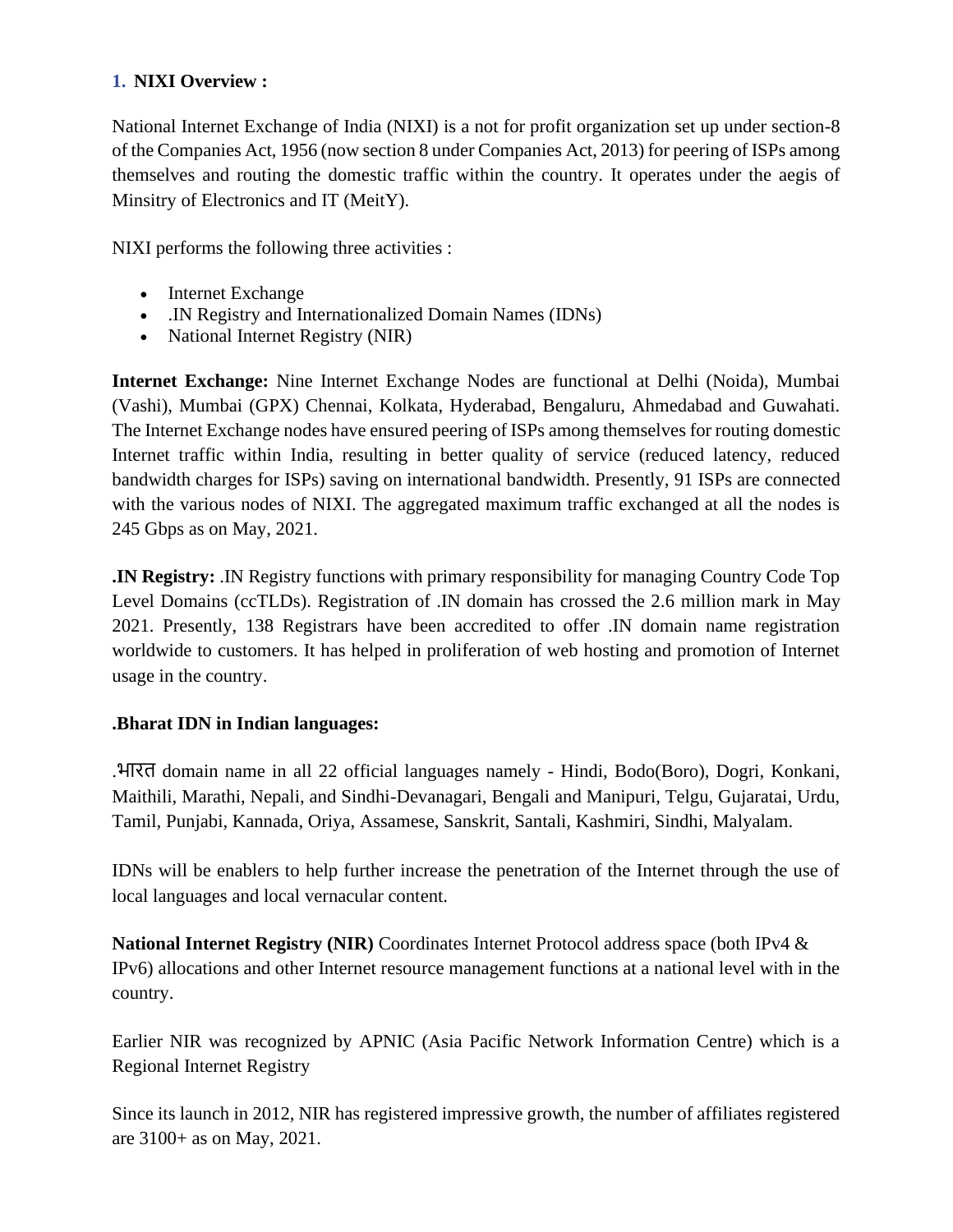**Bidding:**The bidding will have two parts:

- a) Technical
- b) Financial

Bidder have to submit two bids in two different sealed envelops.

## **2. Proposal :**

NIXI seeks to understand the customer experience, opinions, awareness and perception on products and services, which shall be used for improvements in current systems and experience, designing market strategy and optimizing the customer journeys etc. NIXI also want to undertake survey among general public on overall perception of NIXI as a brand and services of all its Business Units – Internet Exchange, IRINN and .IN Registry.

NIXI will engage with selected market research agency to conduct various surveys for customers at different geographical areas/population groups/demographics depending on needs. The surveys may be conducted through in person interaction, video conference, phone, e-mail based responses, Online/URL based surveys or any other mode of survey prevalent or innovated in future.

NIXI would like to undertake multiple survey at different periodicity with same scope.

## **3. Scope of Work**

The broad roles & works proposed for the Market Research Agency will be as under:

- a. Estimate of "Brand Awareness", "Sub-brand Awareness" of NIXI as Corp. brand and subbrands of various businesses like NIXI, .IN/.भारत , IRINN etc.
- b. .IN/.भारत

i) criterion used for selection of domain ii) who are influencers in selection of domain iii) Preference of any particular domain with reasons (attributes)

c. .IN/.भारत Why customer surrender a domain- (priority wise)

## 4. **Sample Size**

|                      | 70 | 30                                                                                          |
|----------------------|----|---------------------------------------------------------------------------------------------|
|                      |    |                                                                                             |
| $\ddot{\phantom{a}}$ | 70 | 30 (Male: Female)                                                                           |
| $\mathcal{L}$        |    |                                                                                             |
| $\ddot{\phantom{a}}$ |    | 2 Metro, 1 City, 1 Suburban area.                                                           |
|                      |    |                                                                                             |
|                      |    | $1000$ (approx.)<br>$\sim$ 100 $\sim$<br>$15 - 69$ Years<br>10 <sup>th</sup> Standard (Min) |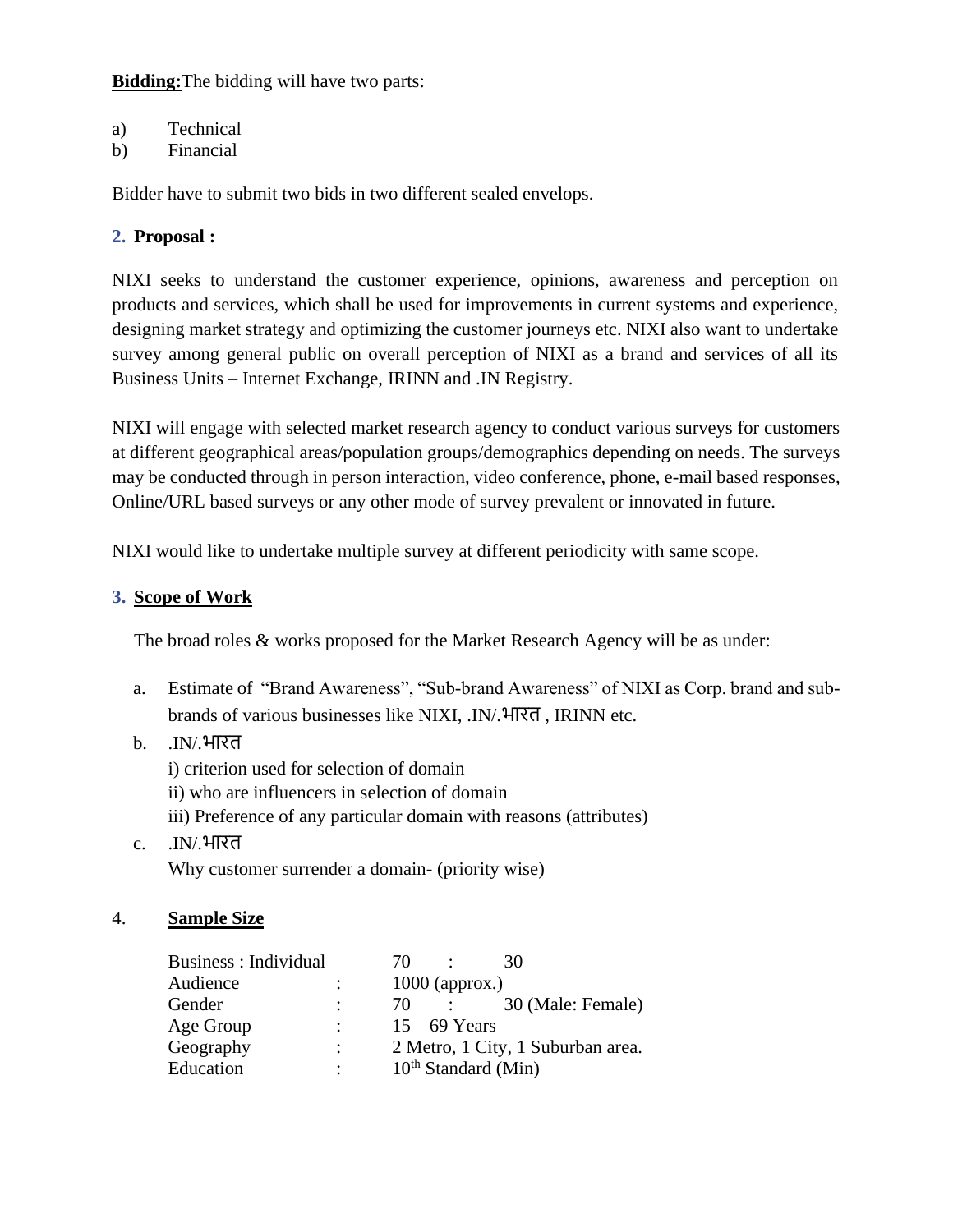## 5. **General Conditions (A)**

- i) The questionnaire must be approved by NIXI
- ii) Secondary data to be used must not be older than 6 months
- iii) All responses to be analyzed and detailed presentation to be submitted to NIXI.
- iv) Timeline will be discussed jointly with NIXI

## 6. **Eligibility Criteria:**

| Sr.                     | <b>Minimum Eligibility Criteria</b>            | <b>Supporting Document</b>               |  |
|-------------------------|------------------------------------------------|------------------------------------------|--|
| No.                     |                                                |                                          |  |
| $\mathbf{1}$            | The Bidder should be a company registered      | of Certificate of<br>Photocopy           |  |
|                         | Under Companies Act, 1956/2013 and in          | Incorporation                            |  |
|                         | existence for at least 3 years.                |                                          |  |
| $\overline{2}$          | The Bidder should have PAN & GSTIN             | Self-certified copies                    |  |
|                         |                                                |                                          |  |
|                         |                                                |                                          |  |
| 3                       | The Bidder should have operating profits in    | Audited financial statements of the      |  |
|                         | the last three financial years' i.e. 2017-18,  | last three years to be submitted.        |  |
|                         | 2018-2019, and 2019-20 as per the audited      |                                          |  |
|                         | balance sheet available at the time of         |                                          |  |
|                         | submission of the bid.                         |                                          |  |
| $\overline{\mathbf{4}}$ | The Bidder should have a minimum average       | Self-certified copies of the audited     |  |
|                         | annual turnover of Rs. 1.0 Crore during the    | Balance sheet and profit & loss          |  |
|                         | last three financial years i.e. 2017-18, 2018- | statement for the last 3 completed       |  |
|                         | 2019, and 2019-20. This must be the            | financial<br>with<br>adequate<br>years   |  |
|                         | individual company turnover and not that of    | section duly marked and tagged.          |  |
|                         | any group of companies.                        |                                          |  |
|                         |                                                | 2017-18<br>2018-19<br>$2019 - 20$        |  |
|                         | Turnover declaration in INR                    |                                          |  |
|                         | Previous experience of doing Market Research   |                                          |  |
| 5                       | on big companies                               | Work order and Completion<br>Certificate |  |
|                         |                                                |                                          |  |
|                         |                                                |                                          |  |
| 6                       | The Vendor has never have been blacklisted/    | Self-Certification/declaration           |  |
|                         | barred/ disqualified by any regulator/         |                                          |  |
|                         | statutory body or any PSU or any Company/      |                                          |  |
|                         | <b>State Government/Central Government</b>     |                                          |  |

#### **7. Instructions for tender process**

Bids should be completed in all respects, must be submitted on or before the last date specified in the schedule of events.

The NIXI may, at its own discretion, extend the last date for submission of tenders.

All the bids must be valid for a period of 180 days from the last date of submission of the tender for execution of Contract.

The bid submitted shall become invalid if: -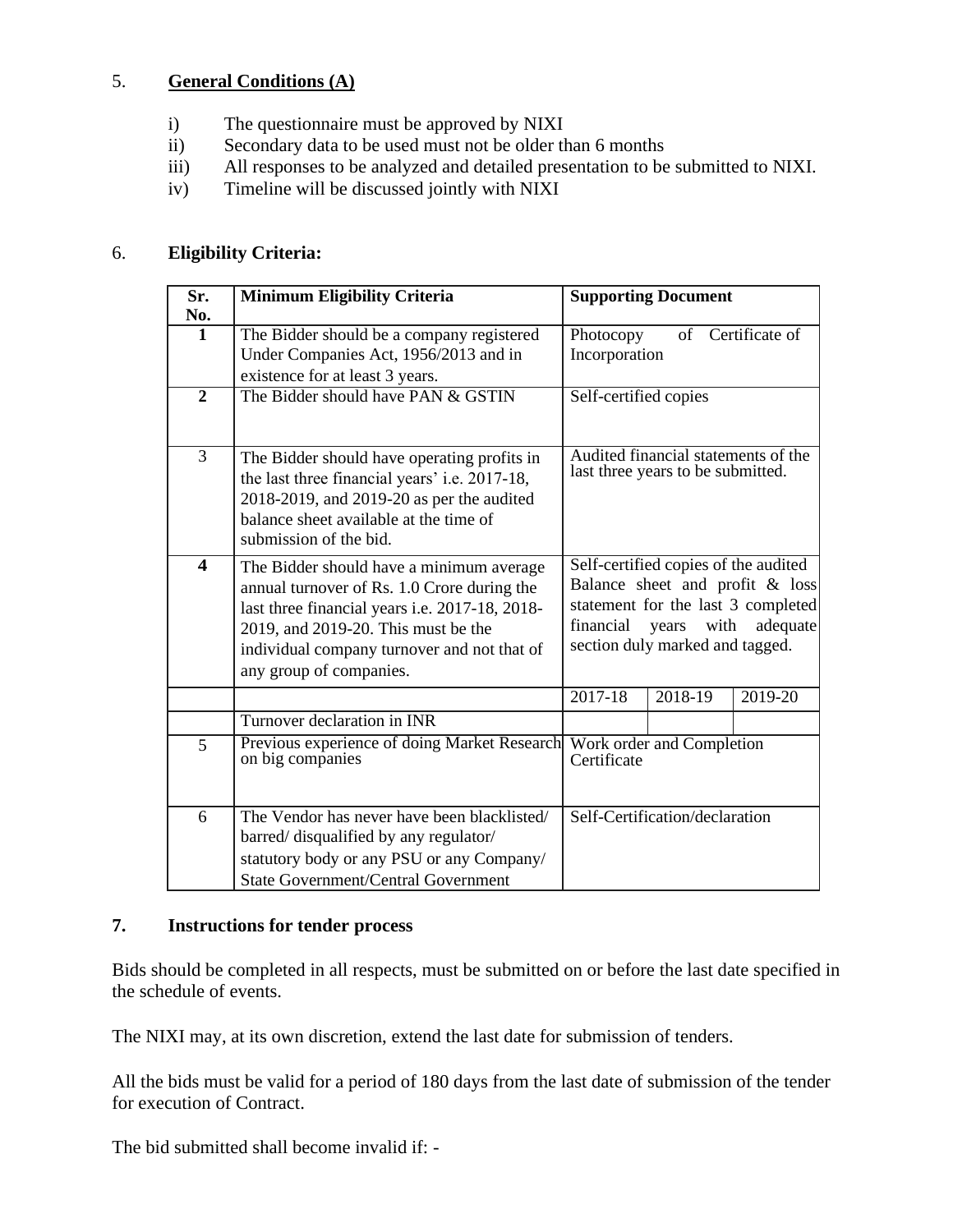- i) The bidder is found ineligible.
- ii) The bidder does not provide all the documents as stipulated in the bid document.

# 8. **Evaluation Criteria – Technical & Finanacial Criterias**

| <b>Sl</b><br><b>Evaluation Criteria</b> |                      |                                                                                  | <b>Max</b><br><b>Scoring Method</b> |                                                                                                                                         |  |
|-----------------------------------------|----------------------|----------------------------------------------------------------------------------|-------------------------------------|-----------------------------------------------------------------------------------------------------------------------------------------|--|
|                                         |                      |                                                                                  | marks                               |                                                                                                                                         |  |
| $\mathbf{1}$                            | Turnover             | <b>Turnover from Market</b><br><b>Research activities</b>                        | 10                                  | $\Box$ Less than Rs 1 Crore – 5<br>$\Box$ Between Rs 1.00 Crore and Rs.<br>$3.00 \text{ Cr} - 7$<br>$\Box$ More than Rs.3.00 Crore – 10 |  |
|                                         |                      | i) No. of surveys in last 3<br>years, as on 31.03.2021 across<br>companies       | 15                                  | $\Box$ 3 Surveys – 7<br>$\Box$ 4 to 5 Surveys – 10<br>$\Box$ More than 5 Surveys $-15$                                                  |  |
|                                         |                      | ii) No of Large Surveys >10000<br>responses) in last 3 years as on<br>31.03.2021 | 20                                  | $\Box$ 1 Large Survey – 12<br>2 to 3 Large Surveys: 15<br>$\Box$ More than 3 Large Surveys $-20$                                        |  |
|                                         |                      |                                                                                  |                                     |                                                                                                                                         |  |
| $\overline{2}$                          | Presence             | <b>Offices across Country</b>                                                    | 15                                  | $\Box$ Only 1 location $-5$<br>$\Box$ >1 - 4 locations – 8<br>$\Box$ 5-10 locations – 12<br>More than 10 locations $-15$                |  |
|                                         |                      | Presentation to NIXI covering all                                                |                                     |                                                                                                                                         |  |
|                                         |                      | the evaluation criteria and the                                                  |                                     |                                                                                                                                         |  |
| 3                                       | Presentation         | concept and approach                                                             | 10                                  | Based on the presentation                                                                                                               |  |
| 4                                       | <b>Financial Bid</b> | Financial bid                                                                    | 30                                  | Based on Financial bid                                                                                                                  |  |
|                                         |                      | <b>Total</b>                                                                     | 100                                 |                                                                                                                                         |  |

## **9. Procedure of Evaluation :**

- NIXI will evaluate the bidders' basis the submitted bid documents as per above clause and shortlist the 5 highest scoring bidders' basis Evaluation criteria 1-2 of clause no.8 above.
- NIXI will call for presentation from the selected bidders on credentials, concepts and approach towards NIXI's requirement. Bidders will be ranked in the descending order of their score against Criteria # 1 to #3 of clause 8 as above.
- NIXI shall open the financial bids of the top three shortlisted agencies and assign score basis their financial bids with L1 getting the highest score against the criteria #4 of clause 8 as above.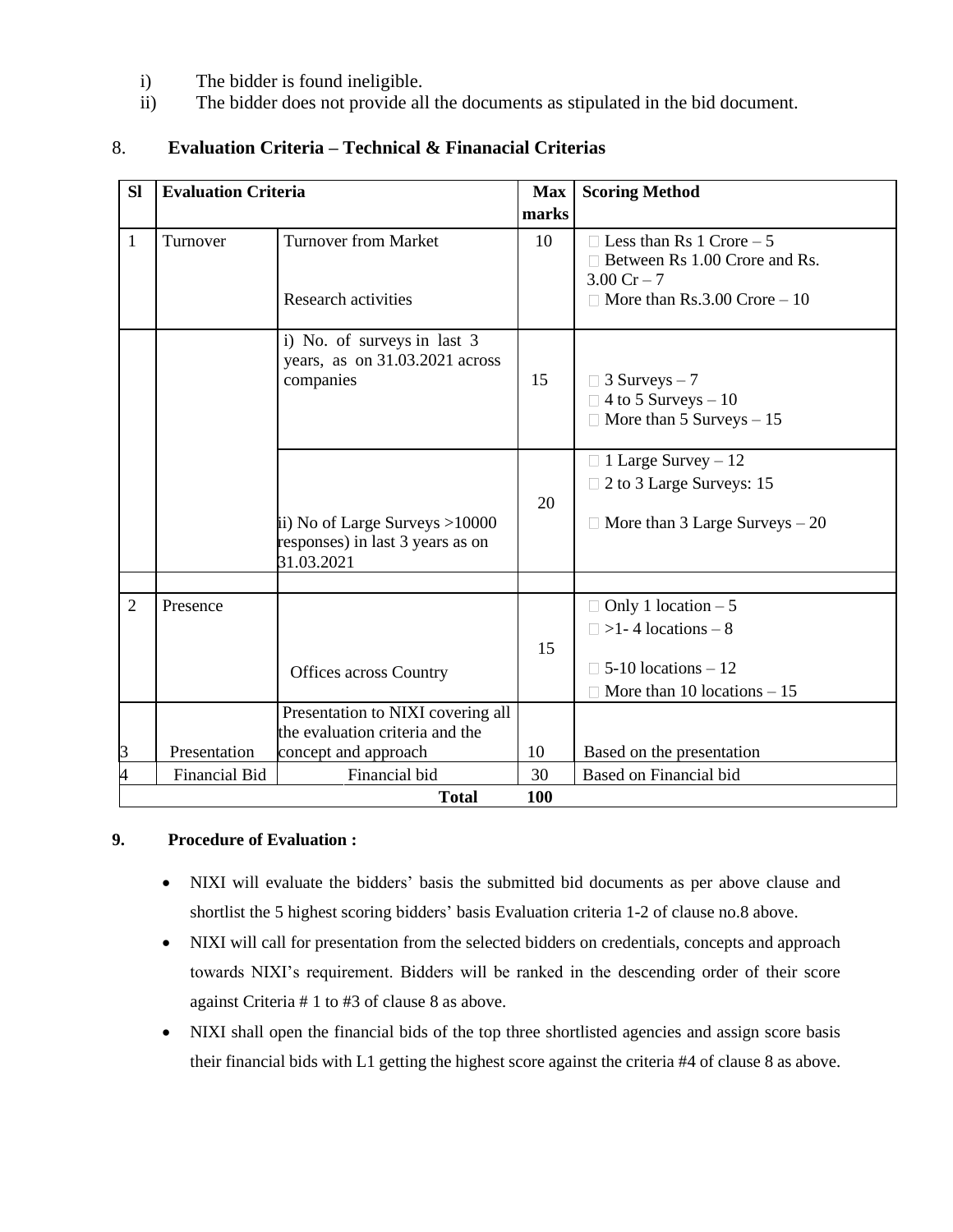## 10. **Deliverables :** 10 Hard copies and 1 soft copy on pen drive

#### 11. **Payment Milestones**

- Advance with acceptance of Purchase Order 15%
- On submission of survey / Research report  $40\%$
- On acceptance of report by NIXI Management 35%

#### 12. **Conflict etc.**

- Most of the time will be settled by arbitrator to be appointed by CEO, NIXI
- Court jurisdiction will be Delhi/NCR in case dispute required to be settled in Court

#### 13. **Financial Bid** :

Financials in following format may be submitted in Indian Rupees only excluding GST.

| Cost | $1st$ Survey | $2nd$ Survey | $3rd$ Survey |
|------|--------------|--------------|--------------|
|      |              |              |              |

- 14. Documents required to be submitted with bid.
	- a) Technical Bid
		- i) Registration Certificate
		- ii) Audited Balance Sheet of last 3 years
		- iii) P&L A/c of last 3 years
		- iv) GST Registration
		- v) Authorisation of bidder from Board/CS
		- vi) Clause wise compliance of bid
		- vii) Experience certificate total, No.of small research, No.of large research
		- viii) Detail of offices alongwith number of employees
	- b) Finncial bid

As per format above

#### 15. **General Conditions**

- a) Bids should be in sealed conditions
- b) NIXI can reject any bid any time without giving any reasons
- c) You may submit requests w.r.t. existing bid to \_\_\_\_\_\_\_\_\_ (e-mail) only
- d) Any Political/bureaucratic/commercial pressure (directly/indirectly) will amount to disqualification of bid.